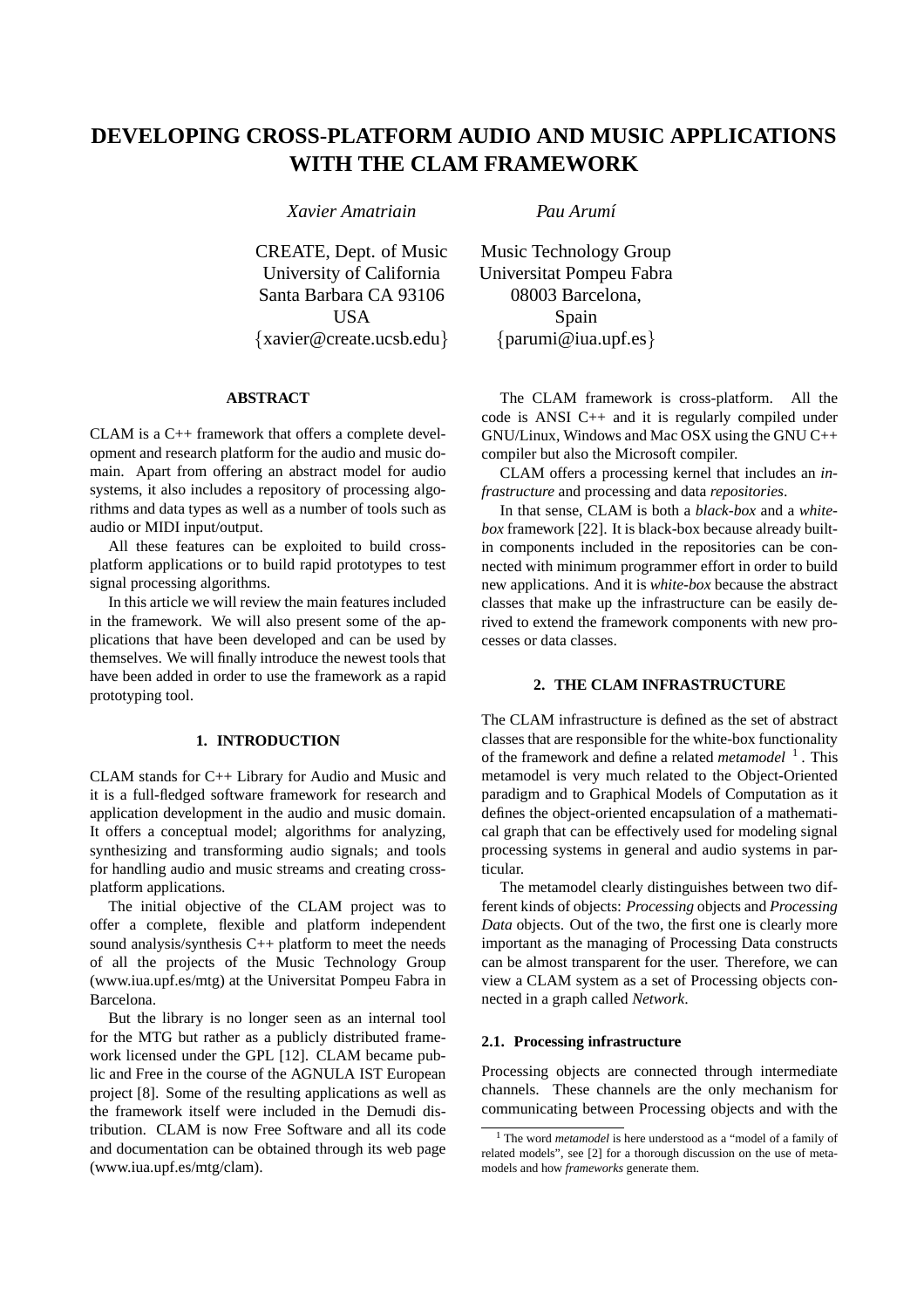

**Figure 1**. CLAM processing detailed representation

outside world. Messages are enqueued (produced) and dequeued (consumed) in these channels, which act as FIFO queues.

In CLAM we clearly differentiate two kinds of connection mechanisms: *ports* and *controls*. Ports transmit data and have a synchronous data flow nature while controls transmit events and have an asynchronous nature. By synchronous, we mean that messages get produced and consumed at a predictable —if not fixed— rate. And by asynchronous we mean that such a rate doesn't exist and the communication follows an event-driven schema.

Figure 1 is a representation of a CLAM processing object. If we imagine, for example, a processing that performs a frequency-filter transformation on an audio stream, it will have an input and an out-port for the incoming audio stream and processed output stream. But apart from the incoming and outcoming data, some other entity —probably the user through a GUI slider— might want to change some parameters of the algorithm.

This control data (also called events) will arrive, unlike the audio stream, sparsely or in bursts. In this case the processing will receive these control events through various (input) control channels: one for the gain amount, another for the frequency, etc.

The data flows through the ports when a processing is fired (by receiving a *Do()* message).

Processing objects can consume and produce at different rates and consume an arbitrary number of tokens at each firing. Connecting these processing objects is not a problem as long as the ports are of the same data type. The connection is handled by a *FlowControl* entity that figures out how to schedule the firings in a way that avoids firing a processing with not enough data in its input ports or not enough space into its output ports.

# *2.1.1. Configurations*

Apart from the input controls, a processing object receives another kind of parameter: the configurations.

Configuration parameters, unlike controls, produce expensive or structural changes in the processing. For instance, a configuration parameter may include the number of ports that a processing will have or the numbers of tokens that will be produced in each firing. Therefore, and as opposed to controls that can be received at any time, configurations can only be set into a processing when this is not in running state.

CLAM configurations make use of the framework's data infrastructure and offer services such as automatic built-in persistence or homogeneous interface.

#### *2.1.2. Static vs. dynamic processing compositions*

When working with large systems we need to be able to group a number of independent processing objects into a larger functional unit that may be treated as a new processing object in itself.

This process, known as composition, can be done in two different ways: *statically* or at compile time, and *dynamically* or at run time (see [9]). Static compositions in CLAM are called Processing Composites while dynamic compositions are called Networks. In both cases inner ports and controls can be *published* to the parent processing.

Choosing between Processing Composites and Networks is a trade-off between boosting efficiency or understandability and flexibility.

But another important difference is that while in a Processing Composite the developer is in charge of handling most of the internal flow and data management, Networks, as we will see in the next paragraphs, can offer an advanced level of automation.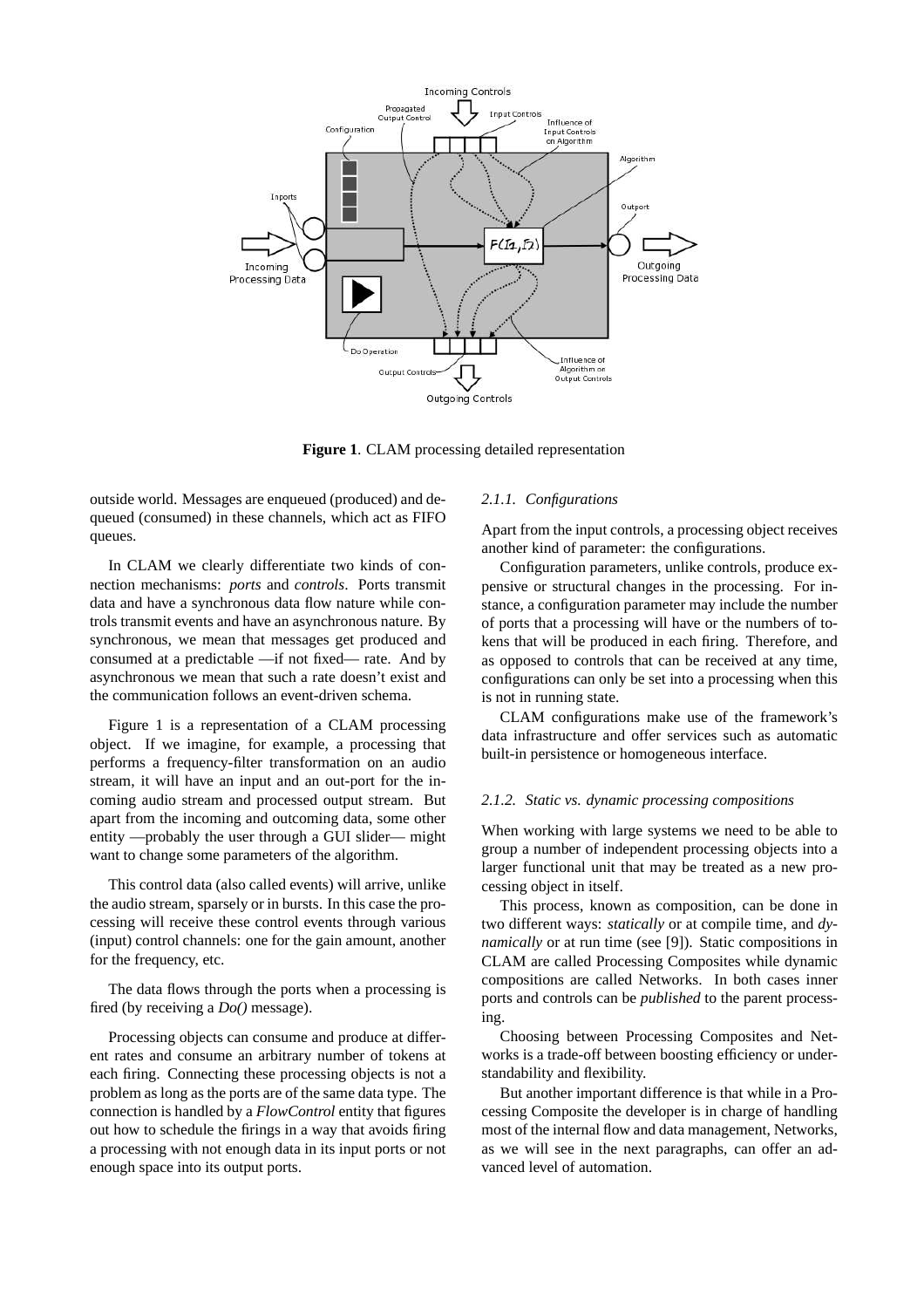

**Figure 2**. a CLAM processing network

In Processing Networks the instantiation of concrete processing objects is possible by simply passing string identifiers to a *factory*. Static factories are a well documented C++ idiom [1] that make the process of adding or removing processings to the repository as easy as issuing a single line of code in the processing class declaration.

Apart from helping in the instantiation process, the Network class offers interface for connecting the processing objects and, most important, it automatically controls their firing (calling its *Do* method). Actually, the firing scheduling can follow different strategies, for example a *push strategy* starting firing the up-source processings, or a *pull strategy* where we start querying for data to the most down-stream processings, as well as being dynamic or static (fixed list of firings). See [16, 19] for more details on scheduling dataflow process networks.

To accommodate all this variability CLAM offers different FlowControl sub-classes which are in charge of the firing strategy, and are pluggable to the Network processing container.

#### **3. THE CLAM REPOSITORIES**

The *Processing Repository* contains a large set of readyto-use processing algorithms, and the *Processing Data Repository* contains all the classes that act as data containers to be input or output to the processing algorithms.

The Processing Repository includes around 150 different Processing classes, classified in the following categories: Analysis, ArithmeticOperators, AudioFileIO, AudioIO, Controls, Generators, MIDIIO, Plugins, SDIFIO, Synthesis, and Transformations.

Although the repository has a strong bias toward spectral-domain processing because of our group's background and interests, there are enough encapsulated algorithms and tools so as to cover a broad range of possible applications.

On the other hand, in the Processing Data Repository we offer the encapsulated versions of the most commonly used data types such as Audio, Spectrum, SpectralPeaks, Envelope or Segment. It is interesting to note that all of these classes make use of the data infrastructure and are therefore able to offer services such as a homogeneous interface or built-in automatic XML persistence.

#### **4. TOOLS**

Apart from the infrastructure and the repositories, which together make up the CLAM *processing kernel* CLAM also includes a number of tools that can be necessary to build an audio application.

## **4.1. XML**

Any CLAM *Component* can be stored to XML as long as StoreOn and LoadFrom methods are provided for that particular type. Furthermore, Processing Data and Processing Configurations –which are in fact Components– make use of a macro-derived mechanism that provides automatic XML support without having to add a single line of code [14].

# **4.2. GUI**

Just as many frameworks, CLAM had to think about ways of integrating the core of the framework tools with a graphical user interface that may be used as a front-end to the framework functionalities. The usual way to work around this issue is to decide on a graphical toolkit or framework and add support to it, offering ways of connecting the framework under development to the widgets and other graphical tools. The CLAM team, however, aimed at offering a toolkit-independent support. This is accomplished through the CLAM Visualization Module.

This general Visualization infrastructure is completed by some already implemented presentations and widgets. These are offered both for the FLTK toolkit [10] and the qt framework [24]. An example of such utilities are convenient debugging tools called Plots. Plots offer ready-touse independent widgets that include the presentation of the main Processing Data in the CLAM framework such as audio, spectrum, spectral peaks. . .

#### **4.3. Platform Abstraction**

Under this category we include all those CLAM tools that encapsulate system-level functionalities and allow a CLAM user to access them transparently from the operating system or platform.

Using these tools a number of services –such as Audio input/output, MIDI input/output or SDIF file support– can be added to an application and then used on different operating systems without changing a single line of code.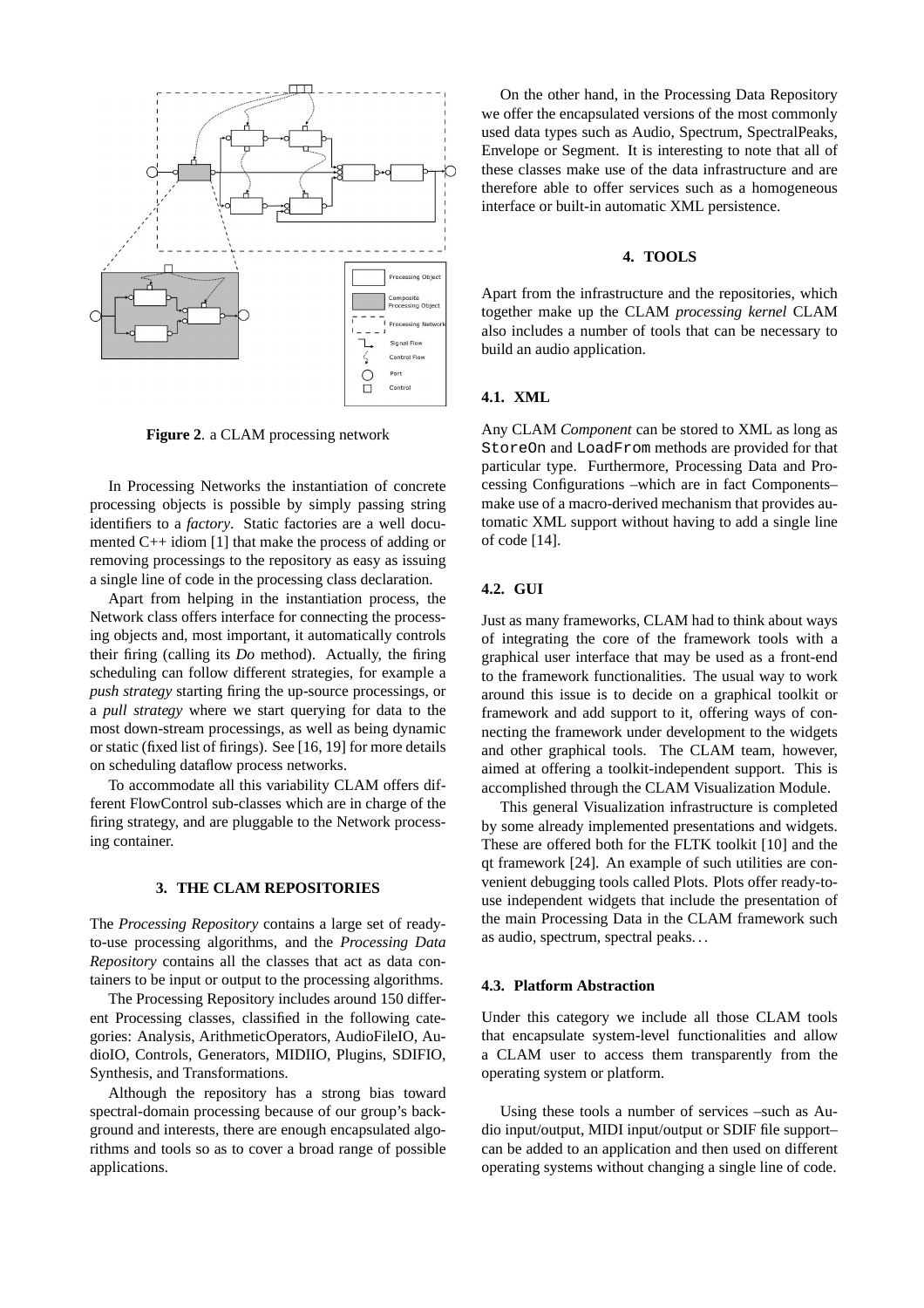# **5. CLAM APPLICATIONS**

The framework has been tested on —but also has been driven by— a number of applications, for instance: SM-STools, a SMS Analysis/Synthesis graphical tool; Salto [15], a sax synthesizer; Rappid [23] a real-time processor used in live performances.

#### **5.1. SMS Analysis/Synthesis**

At the time CLAM was started the MTG's flagship applications were SMSCommandLine and SMSTools. As a matter of fact one of the main goals when starting CLAM was to develop the substitute for those applications. The SMS Analysis/Synthesis example substitutes those applications and therefore illustrates the core of the research being carried out at the MTG.

The application has three different versions: SM-STools, which has a FLTK graphical user interface; SM-SConsole, which is a command-line based version; and SMSBatch, which can be used for batch processing a whole directory. Out of these three it is clearly the graphical version that can find more usages, the other two are only used for very specific problems.

The main goal of the application is to analyze, transform and synthesize back a given sound. For doing so, it uses the Sinusoidal plus Residual model [4]. In order to do so the application has a number of possible inputs:

1. An XML **configuration** file that is used to configure both the analysis and synthesis processes.

2. An SDIF [27] or XML **analysis** file that is the result of a previously performed and stored analysis.

3. A **Transformation score** in XML format. This file includes a list of all transformations that will be applied to the result of the analysis and the configuration for each of the transformations.

Note that all of them can be selected and generated at run-time from the user interface in the SMSTools version.

From these inputs, the application is able to generate the following outputs:

1. An XML or SDIF **Analysis data** file.

2. An XML **Melody** file that is extracted from a monophonic melodic input.

3. **Output sound** separated into three different outputs: global sound, sinusoidal component, and residual component.

Therefore, apart from simply storing the result of the analysis, the input sound can be synthesized back, separating each component: residual, sinusoidal, and the sum of both.

To transform your sound an XML transformation score must be loaded or created using the graphical transformation editor available in SMSTools. Although a repository of SMSTransformations – that includes some such as pitch shifting, time-stretching or morph – new transformations can be implemented and added to the CLAM repository very easily.



**Figure 3**. The SMSTools graphical user interface



**Figure 4**. The Salto GUI

#### **5.2. SALTO**

SALTO is a software based synthesizer that is also based on the SMS technique. It implements a general architecture for these synthesizers but it is currently only prepared to produce high quality sax and trumpet synthesis. Preanalyzed data are loaded upon initialization. The synthesizer responds to incoming MIDI data or to musical data stored in an XML file. Output sound can be either stored to disk or streamed to the sound card on real-time. Its GUI allows to modify synthesis parameters on real-time.

The synthesizer uses a database of SDIF files that contain the result of previous SMS analysis. These SDIF files contain spectral analysis samples for the steady part of some notes, the residual and the attack part of the notes. These SDIF files can be viewed, transformed and synthesized with the previously explained SMSTools.

Apart from this SDIF input, SALTO has three other possible inputs: MIDI, an XML Melody, and the GUI. Using MIDI as an input SALTO can be used as a regu-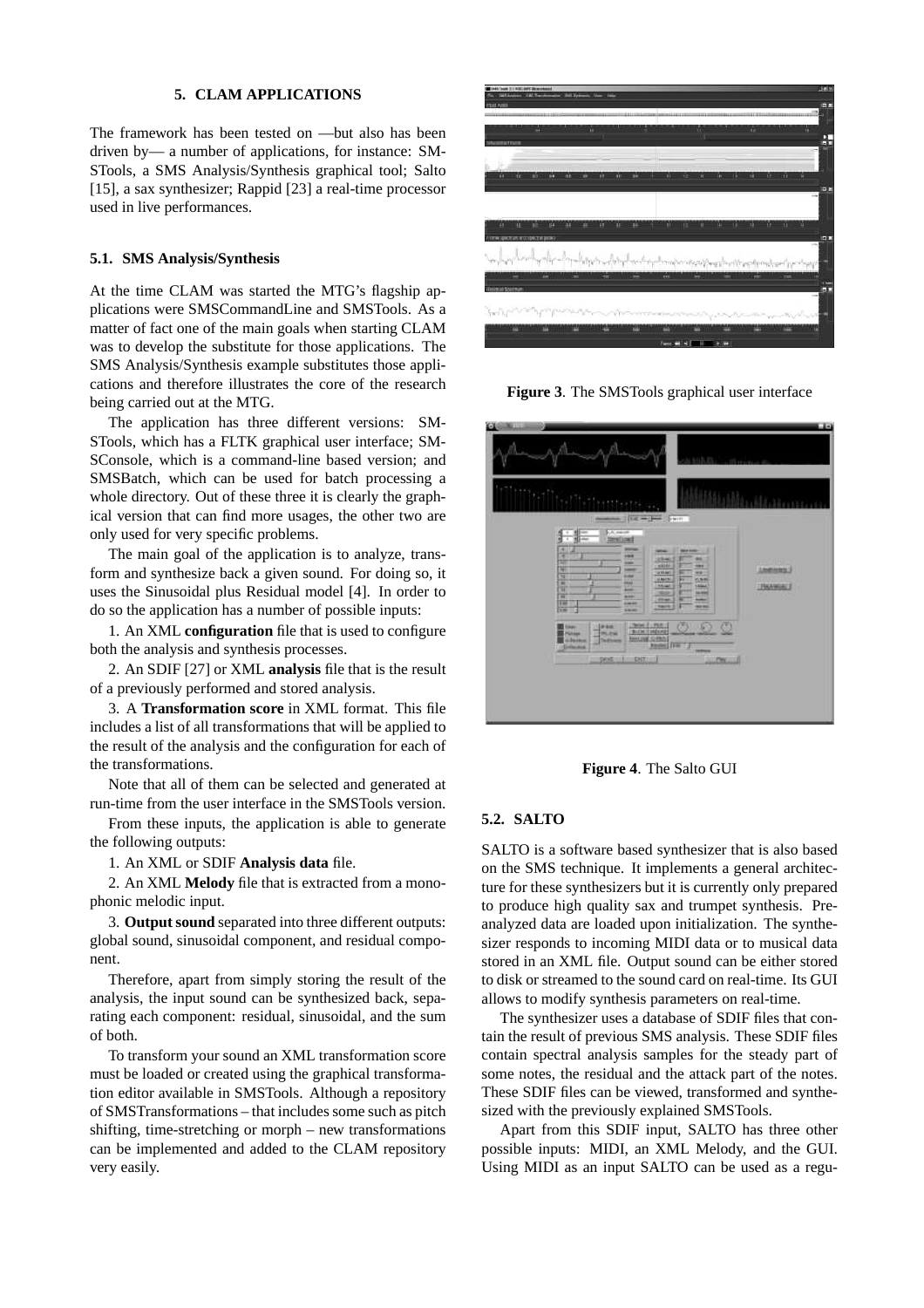

**Figure 5**. The Spectral Delay

lar MIDI synthesizer on real-time. SALTO is prepared to accept MIDI messages coming from a regular MIDI keyboard or a MIDI breath controller. On the other hand if an XML melody is used as an input this melody is synthesized back. Finally the GUI can be basically used to control the way the synthesis is going to work and to test configurations by generating single notes.

#### **5.3. Spectral Delay**

SpectralDelay is also known as CLAM's Dummy Test. In this application it was not important to actually implement an impressive application but rather to show what can be accomplished using the CLAM framework. Special care has been taken on the way things are done and why they are done.

The SpectralDelay implements a delay in the spectral domain, what basically means that the input audio signal can be divided into three bands and each of these bands can be delayed separately, obtaining interesting effects.

The core of the process is an STFT that performs the analysis of the input signal and converts it to the spectral domain. The signal is synthesized using a SpectralSynthesis Processing that implements the inverse process. It is transformed – i.e. filtered and delayed – , in between these two steps, in the spectral domain.

The graphical interface depicted in Figure 5 controls the frequency cut-offs and gains of the filters and the delay times of the delays.

#### **5.4. Others**

Apart from the main sample applications CLAM has been used in many different projects that are not included in the public version either because the projects themselves have not reached an stable stage or because their results are protected by non-disclosure agreements with third parties. In this section we will outline these other users of CLAM.

Rappid [23] is a testing workbench for the CLAM framework in high demanding situations. The first version



**Figure 6**. The Vocal Processor

of Rappid implements a quite simple time-domain amplitude modulation algorithm. Any other CLAM based algorithm, though, can be used in its place. The most interesting thing about Rappid is the way that multithreading issues are handled, using a watchdog mechanism.Rappid has been tested in a live-concert situation. Gabriel Brnic used Rappid as a essential part of his composition for harp, viola and tape, presented at the Multiphonies 2002 cycle of concerts in Paris.

The Time Machine project implemented a high quality time stretching algorithm that was later integrated and included in a commercial product. The algorithm uses multi-band processing and works in real-time. It is a clear example of how the core of CLAM processing can be used in isolation as it lacks of any GUI or audio input/output infrastructure.

The Vocal Processor (see figure 6) is a prototype also developed for a third party. It is a VST plug-in for singing voice transformations. It includes transformations such as smart harmonization, hoarseness, whispering or formant change. This prototype was a chance to test CLAM integration into VST API and also to check the efficiency of the framework in highly demanding situations. Most transformations are implemented in the frequency domain and the plug-in must work in real-time, consuming as few resources as possible.

The CUIDADO IST European project [26] was completely developed with CLAM. The focus of the project was on automatic analysis of audio files. In particular rhythmic and melodic descriptions were implemented. The CLAM code was integrated as a binary dll into a commercial product named the Sound Palette. The algorithms and research applications are currently being integrated into the CLAM project and incorporated into standalone sample applications such as the Swinger, an application that computes rhythmic descriptors from a sound file and applying a time-stretching algorithm is able to change the *swing* of the piece.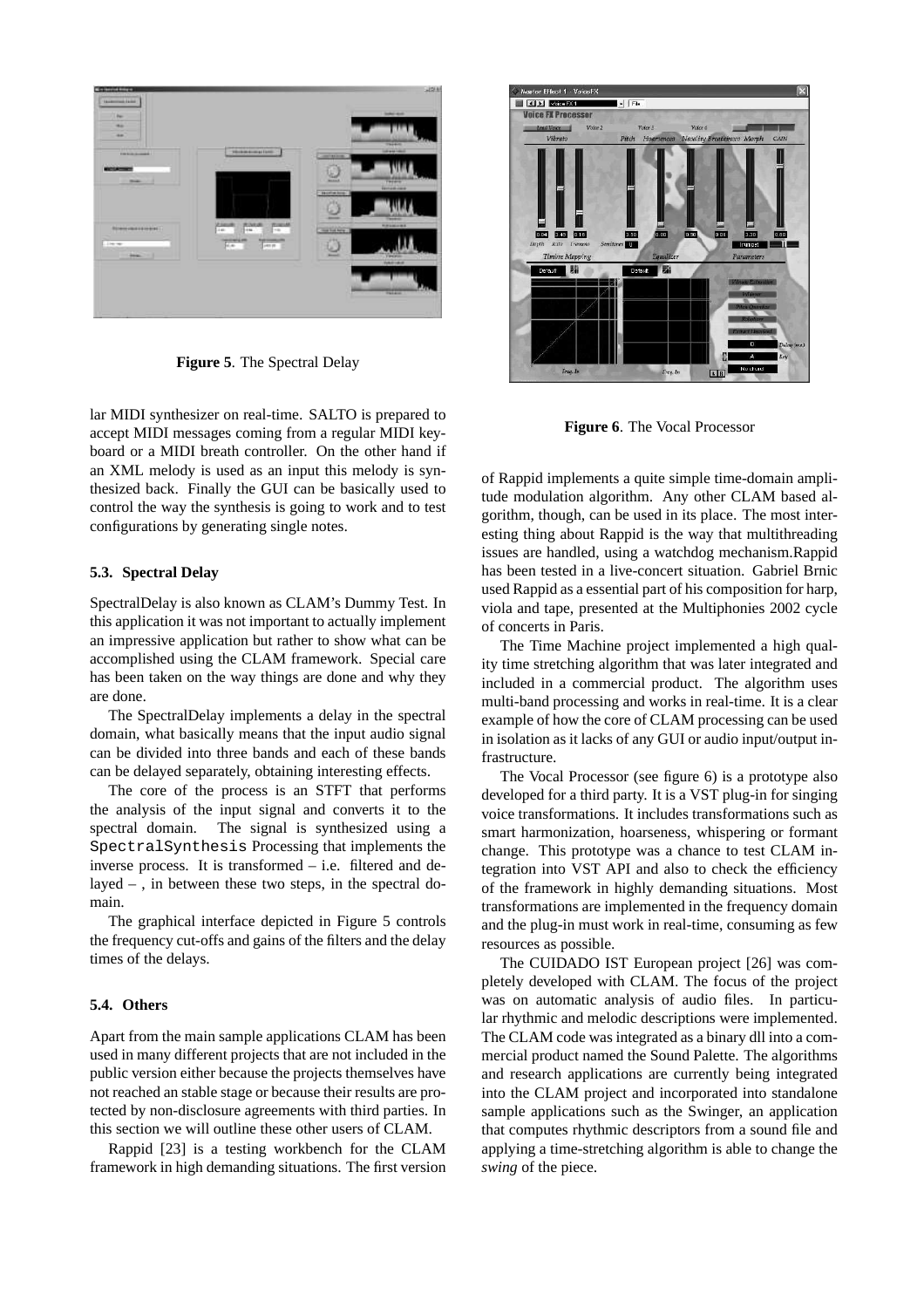The Open Drama project was another IST European project that used CLAM extensively. The project focus was on finding new interactive ways to present opera. In particular, a prototype application called MDTools was built to create an MPEG-7 compliant description of a complete opera play.

The AudioClass project aims at building automatic tools for managing large collections of audio effects. Analysis algorithms implemented in CLAM have been integrated and are called from a web application. The results are then added to a large metadata database.

Also CLAM is being used for educational purposes in different ways. On one hand, it is the base for a course on Music and Audio Programming. On the other hand it is the base of many Master Thesis. In this context, it has been used for applications such as Voice-to-MIDI conversion, Timbre Space based synthesis and morph, or song identification. All these results are by definition public and will be integrated into the public repository.

# **6. CLAM AS A RAPID PROTOTYPING ENVIRONMENT**

The latest developments in CLAM have brought *visual building* capabilities into the framework. These allow the user to concentrate on the research of algorithms forgetting about application development. Visual patching is also valuable for rapid application prototyping of applications and audio-plugins.

Acting as the *visual builder*, CLAM has a graphical program called NetworkEditor that allows to generate an application –or at least its processing engine– by graphically connecting objects. Another application called Prototyper acts as the glue between a graphical GUI designing tool (such as qt Designer) and the processing engine defined with the NetworkEditor.

### **6.1. An example**

We will now show how we can set up a graphical standalone program in just some simple steps. The purpose of this program is to apply some spectral transformations in real-time with the audio taken from the audio-card and send the result back to the audio-card. The graphical interface will consist in a simple panel with different animated representations of the result of the spectral analysis, and three sliders to change transformation parameters.

#### *6.1.1. First step: building the processing network*

Patching with NetworkEditor is a very intuitive task to do. See Figure 7. We can load the desired processings by dragging them from the left panel of the window. Once in the patching panel, processing objects are viewed as little boxes with attached inlets and outlets representing its ports and control. The application allows all the typical mouse operations like select, move, delete and finally, connect ports and controls.



**Figure 7**. NetworkEditor, the CLAM visual builder



**Figure 8**. The qt Designer tool

Since CLAM ports are typed, not all out-ports are compatible with all in-ports. For example in the Figure 7, the second processing in the chain is called SMSAnalysisCore and receives audio samples and produces: sinusoidal peaks, fundamental, several spectrums (one corresponding to the original audio and another corresponding to the residual resulting of subtracting the sinusoidal component).

Connected to SMSAnalysisCore out-ports we have placed two processings to perform transformations: one for controlling the gain of the sinusoidal component, and another to control the gain of the residual component. The resulting stream of sinusoidal and residual components feeds another processing, SMSPitchShift, which modifies both components performing a pitch shift.

Then the signal chain gets into the SMSSynthesis which output the resynthesizes audio ready to feed the AudioOut (which makes the audio-card to sound)

Before starting the execution of the network, we can right click upon any processing view to open a dialog with its configuration. For instance, the SMSAnalysis-Core configuration includes the window type and window size parameters among many others.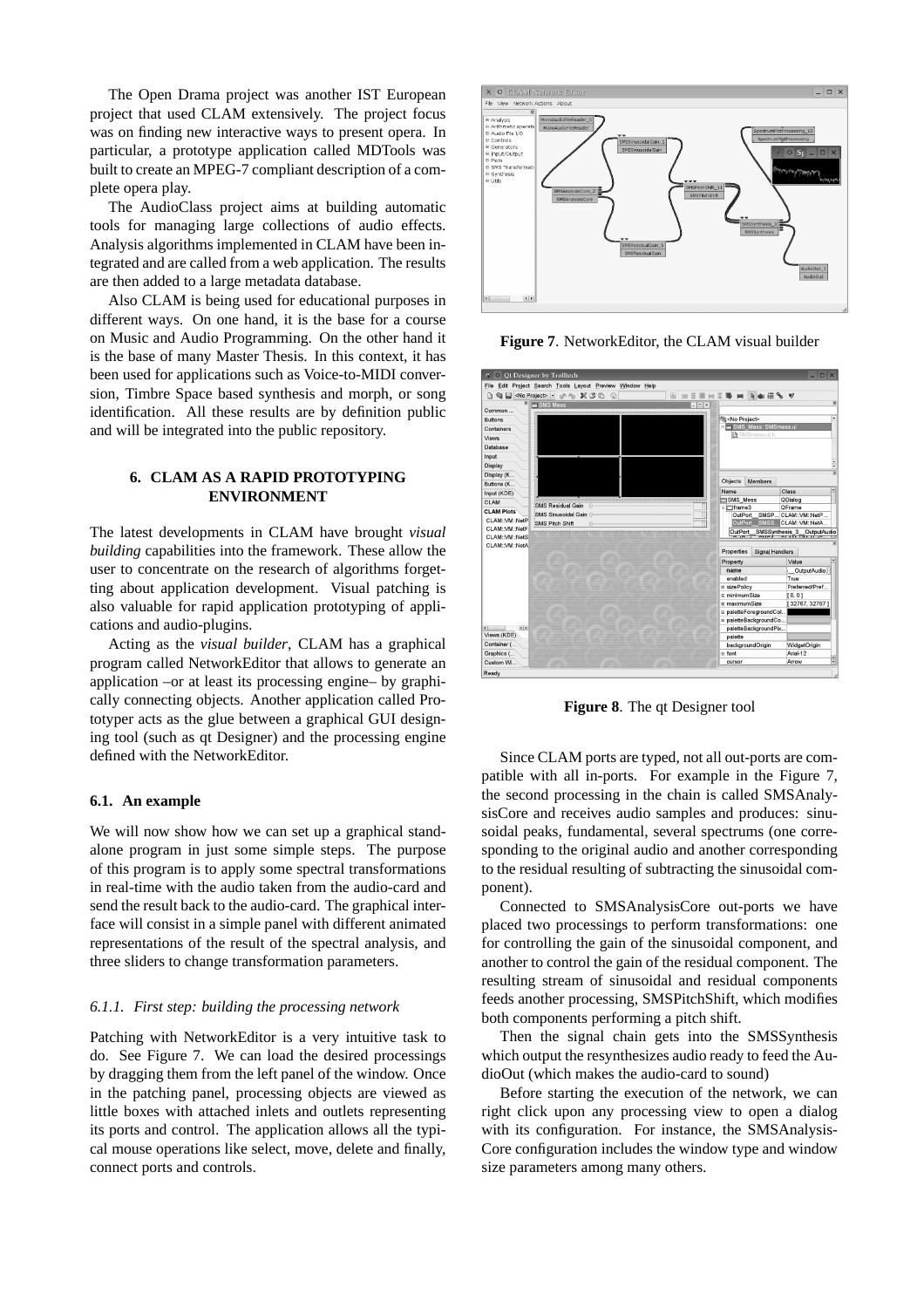

**Figure 9**. The final running prototype

Another interesting feature of the NetworkEditor is that it allows loading visual plots widgets for examining the data flowing through any out-port. Slider widgets can also be connected to the in-control inlets.

Once the patch is finished we are ready to move on directly to designing the graphical user interface.

# *6.1.2. Second step: designing the program GUI (Figure 8)*

The screen-shot in Figure 8 is taken while creating a front end for our processing network. The designer is a tool for creating graphical user interfaces that comes with the qt toolkit [24].

Normal sliders can be connected to processing in-ports by just setting a suited name in the properties box of the widget. Basically this name specify three things in a row: that we want to connect to an in-control, the name that the processing object has in the network and the name of the specific in-control.

On the other hand we provide the designer with a *CLAM Plots* plugin that offers a set of plotting widgets that can be connected to out-ports.

In the example in Figure 8 the black boxes corresponds to different plots for spectrum, audio and sinusoidal peaks data.

Now we just have to connect the plots widgets by specifying —like we did for the sliders— the out-ports we want to inspect. We save the designer *.ui* file and we are ready to run the application.

#### *6.1.3. Third step: running the prototype (Figure 9)*

Finally we run the prototyper program (see Figure 9). It takes two arguments, in one hand, the xml file with the network specification and in the other hand, the designer ui file.

This program is in charge to load the network from its xml file —which contains also each processing configuration parameters— and create objects in charge of converting qt signals and slots with CLAM ports and controls.

And done! We now have a prototype that runs fast C++ compiled code without compiling a single line.

# **7. IS CLAM DIFFERENT?**

Although other audio-related environments exist (see for instance Max/Pd [21], CSL [20], OpenSoundWorld [7], Marsyas [25], SndObj [17] or SuperCollider [18]) there are some important features of our framework that make it somehow different (see [2] for an extensive study and comparison of most of them) :

(1) All the code is *object-oriented* and written in C++ for efficiency. Though the choice of a specific programming language is no guarantee of any style at all, we have tried to follow solid design principles like design patterns [13] and C++ idioms [1], good development practices like test-driven development [6] and refactoring [11], as well as constant peer reviewing.

(2) It is *efficient* because the design decisions concerning the generic infrastructure have been taken to favor efficiency (i.e. inline code compilation, no virtual methods calls in the core process tasks, avoidance of unnecessary copies of data objects, etc.)

(3) It is *comprehensive* since it not only includes classes for processing (i.e. analysis, synthesis, transformation) but also for audio and MIDI input/output, XML and SDIF serialization services, algorithms, data visualization and interaction, and multi-threading.

(4) CLAM deals with wide variety of *extensible data types* that range from low-level signals (such as audio or spectrum) to higher-level semantic-structures (a musical phrase or an audio segment)

(5) As stated before, it is *cross-platform*

(6) The project is licensed under the *GPL* terms and conditions.

(7) The framework can be used either as a regular C++ *library* or as a *prototyping tool*.

# **8. CONCLUSIONS**

CLAM has already been presented in other conferences like the OOPSLA'02 [5, 3] but since then, a lot of progress have been made in different directions, and specially in making the framework more *black-box* and adding *visual builder* tools.

CLAM has proven useful in many applications and is becoming more and more easy to use, and so, we expect new projects to begin using the framework even before it has reached its first stable 1.0 release.

## **9. ACKNOWLEDGEMENTS**

The authors wish to recognize all the people who have contributed to the development of the CLAM framework. A non-exhaustive list should at least include Maarten de